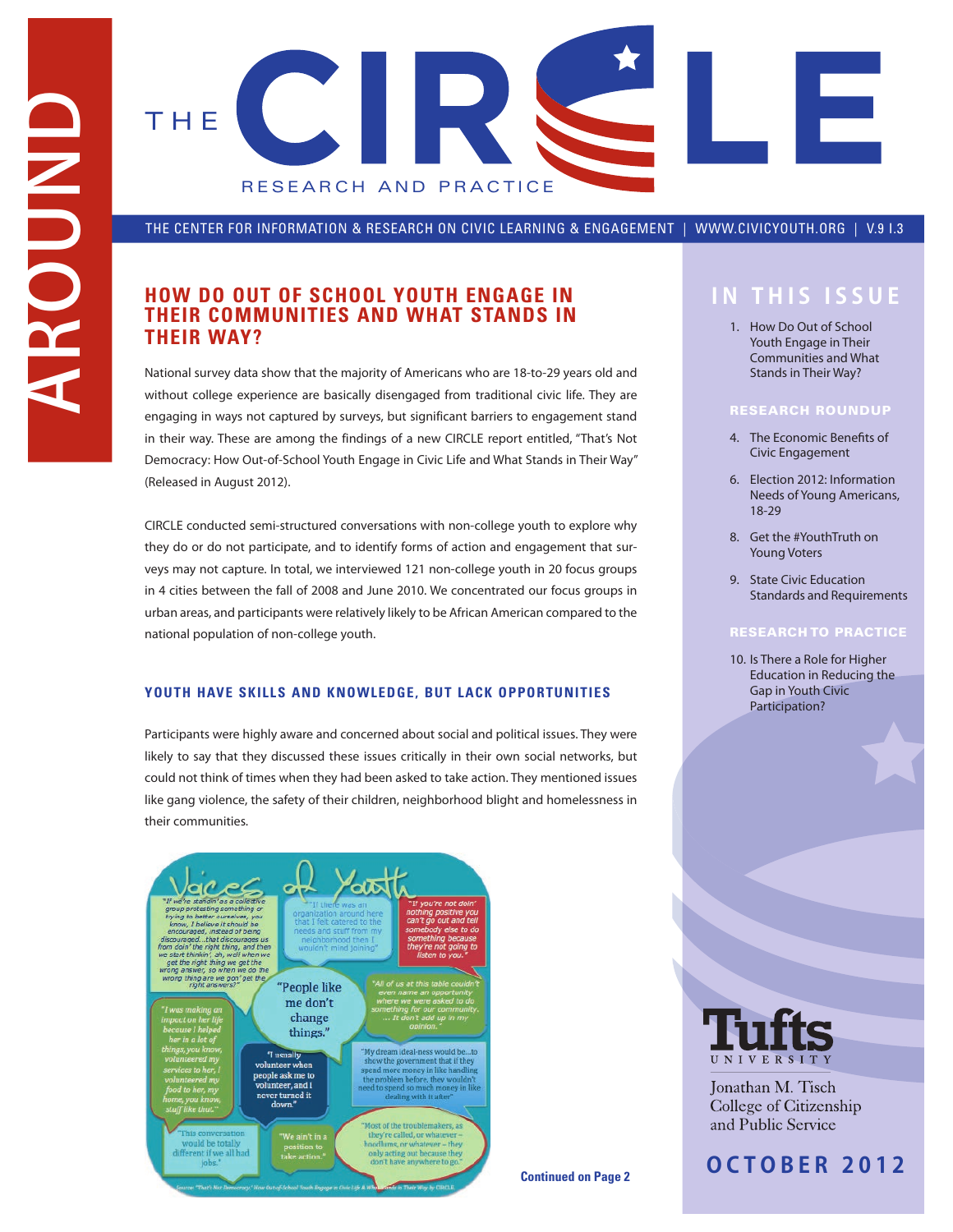# RESEARCH ROUNDUP

THE RESEARCH ROUNDUP COLUMN HIGHLIGHTS RECENT RESEARCH FINDINGS COMMISSIONED OR GENERATED BY CIRCLE. ALSO INCLUDED IS AN UPDATE ON NEW CIRCLE PRODUCTS SUCH AS FACT SHEETS, RESEARCH ARTICLES, RESEARCH ABSTRACTS, BIBLIOGRAPHIES, AND DATASETS.

### **Continued from Page 1**

Civic skills are necessary tools to engage effectively in the community. When asked to identify their own skills for making positive changes in their communities, participants most frequently cited communication skills (such as being able to offer a persuasive argument or listen well). Most often, they were unable to connect such skills with actual opportunities to participate. Yet if young people who had been recruited and asked to participate, they often agreed.

THEY WERE LIKELY TO SAY THAT THEY DISCUSS THESE ISSUES CRITICALLY IN THEIR OWN SOCIAL NETWORKS, BUT COULD NOT THINK OF TIMES WHEN THEY HAD BEEN ASKED TO TAKE ACTION.

Faced with a lack of opportunity, participants cited other ways that they were able to contribute to their communities. They were engaged in various "helping" behaviors, like providing food or shelter to strangers or family. More often, though, participants cited being role models for youth in their neighborhoods as the main way they contributed. Many did not think of these forms of helping when asked about community-level change.

# **MOST FELT THERE WERE CONCRETE BARRIERS TO THEIR ENGAGEMENT**

Participants cited many barriers that prevented their participation in communities. For example, many felt that institutions did not want their engagement and said they had few positive role models in their communities who had asked them to get involved. Many felt they lacked the money and connections to contribute.

MANY FACED GANG-RELATED ISSUES AND POLICE HARASSMENT; THEY DOUBTED THEIR COMMUNITIES COULD CHANGE, OR THAT THEIR VOICES WOULD BE HEARD.

Several of the participants described their neighborhood's issues as being daunting and deterring them from engagement. Many faced gang-related issues and police harassment; they doubted their communities could change, or that their voices would be heard.

**Continued on Page 3**

# **CIRCLE STAFF AND ADVISORY BOARD**

**STAFF Peter Levine, Director** 

**Kei Kawashima-Ginsberg,** Lead Researcher

**Abby Kiesa,** Youth Coordinator & Researcher

**Felicia Sullivan,** Senior Researcher

**Surbhi Godsay,** Researcher

**Kathy O'Connor,**  Staff Assistant

**Emily Hoban Kirby, Consultant** 

**ADVISORY BOARD MEMBERS**

**Biko Baker,** The League of Young Voters

**Michael X. Delli Carpini,** Annenberg School, University of Pennsylvania

**Thomas Ehrlich,** Stanford University

**Maya Enista,** Mobilize.org

**Constance Flanagan,** University of Wisconsin

**William A. Galston,** Brookings Institution

**Shawn Ginwright,** University of California San Francisco

**Diana Hess,** Spencer Foundation **Deb Jospin,** sagawa/jospin consulting firm (ex officio, as chair of Tisch Board of

Advocates) **Joseph Kahne,**

Mills College

**Richard M. Lerner,** Tufts University

**Meira Levinson,** Harvard Graduate School of Education

**Susan Ostrander,** Tufts University

**Kent Portney,** Tufts University

**Carmen Sirianni,** Brandeis University

**Dorothy Stoneman,** YouthBuild USA

**Lauren Young,** LJYoung Consulting

 $\overline{h}$  $\frac{1}{2}$